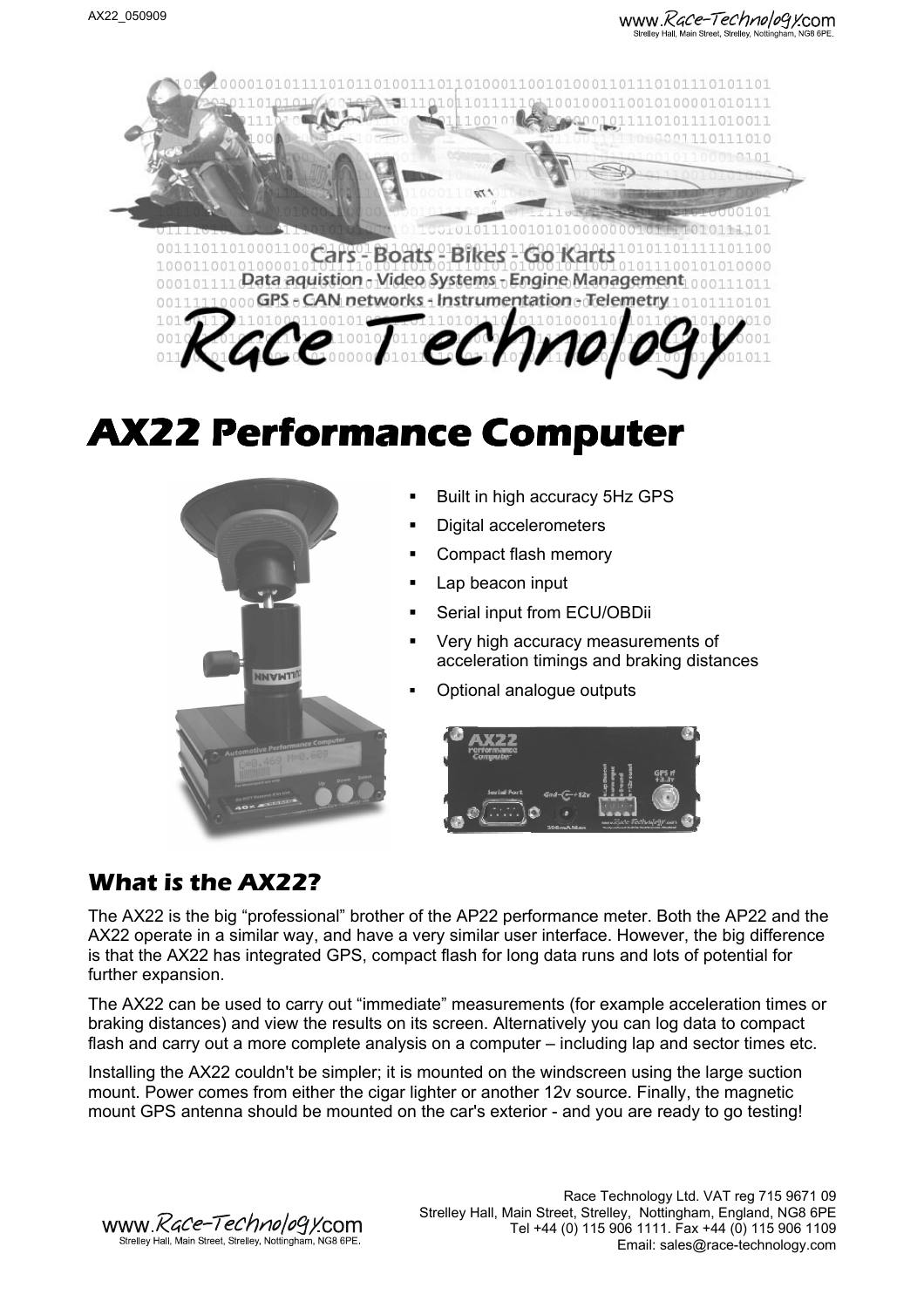### **Who is the AX22 designed for?**

The AX22 is a unique product - it is a comprehensive data logging system that can be installed in minutes. Because the AX22 is so quick and simple to install in different vehicles, it is ideal for car enthusiasts who want to know more about their cars and improve their driving, race driving instructors, car testing professionals, accident reconstruction engineers, magazines who road test cars and other driving professionals.

### **What does it do?**

You can use the AX22 in three different modes: You can do a simple "summary" run and look at the results on the screen of the AX22 (for example, time how long it takes to accelerate from 0- 60mph or measure the braking distance from 100mph). Alternatively, you can view data on the screen but not log it (for example display your current cornering g force or the speed you are going), or you can log everything to memory for detailed analysis on your computer. The AX22 calculates the vehicles speed, acceleration, RPM, power, torque, distance travelled and GPS position 100 times every second with very high accuracy - far more accurate than instruments that use wheel speed sensors for example.

### **Why use GPS?**

One of the key features of the AX22 is its built in high accuracy GPS system - this gives the AX22 advantages over other data loggers in 2 key areas – greatly improved track maps and far more accurate speed data.

Track Mapping. Conventional data loggers require a "closed circuit" to enable them to calculate the track map; the shape of the track is estimated from a combination of the lateral acceleration and speed. This works adequately in some situations but it becomes increasingly inaccurate for long tracks and impossible for open circuits, motorbikes or boats. In contrast, the GPS will produce high accuracy track maps in almost any situation.

Speed Measurement. While speed is probably the most important parameter that anyone wants to measure using the data logging system, it is also the most inaccurate in a "conventional" system. The normal way to measure speed is to simply attach a pickup to a wheel to detect how fast it is rotating - but the rolling circumference of a tyre changes by 4% just with wear and temperature. Even worse, the error increases significantly under race conditions where the tyre is under loaded - typically the tyre slips by about 20% under hard braking going into a corner. Measuring speed using GPS is now common practice in high-end systems - under typical conditions speed error is well under 1%!

### **Features of the AX22**

The AX22 is an all new,  $2^{nd}$  generation, data logging product from Race Technology. The AX22 combines some parts of our very popular performance meters and other parts from out new DL1 black box data logger. The AX22 can be operated in 3 different modes:

- Summary timing modes. For quick, easy, accurate performance measurements. The modes include: timing between any 2 speeds, timing over a set distance and timing over a quarter mile. Timing between speeds mode can be used for acceleration and braking runs, e.g. 0-60mph, 30-50mph or 100mph-0. Quarter mile timing is a special mode for drag racers and displays the times for rollout, 60ft, 330ft, 660ft, 0-60mph, 0-100mph as well as the quarter mile statistics.
- Display mode. simply displays information on the screen such as acceleration or speed. This mode is useful for calibrating speedometers and testing tyres, or testing for a car's maximum speed where you want a single result immediately without having to load the data onto a computer.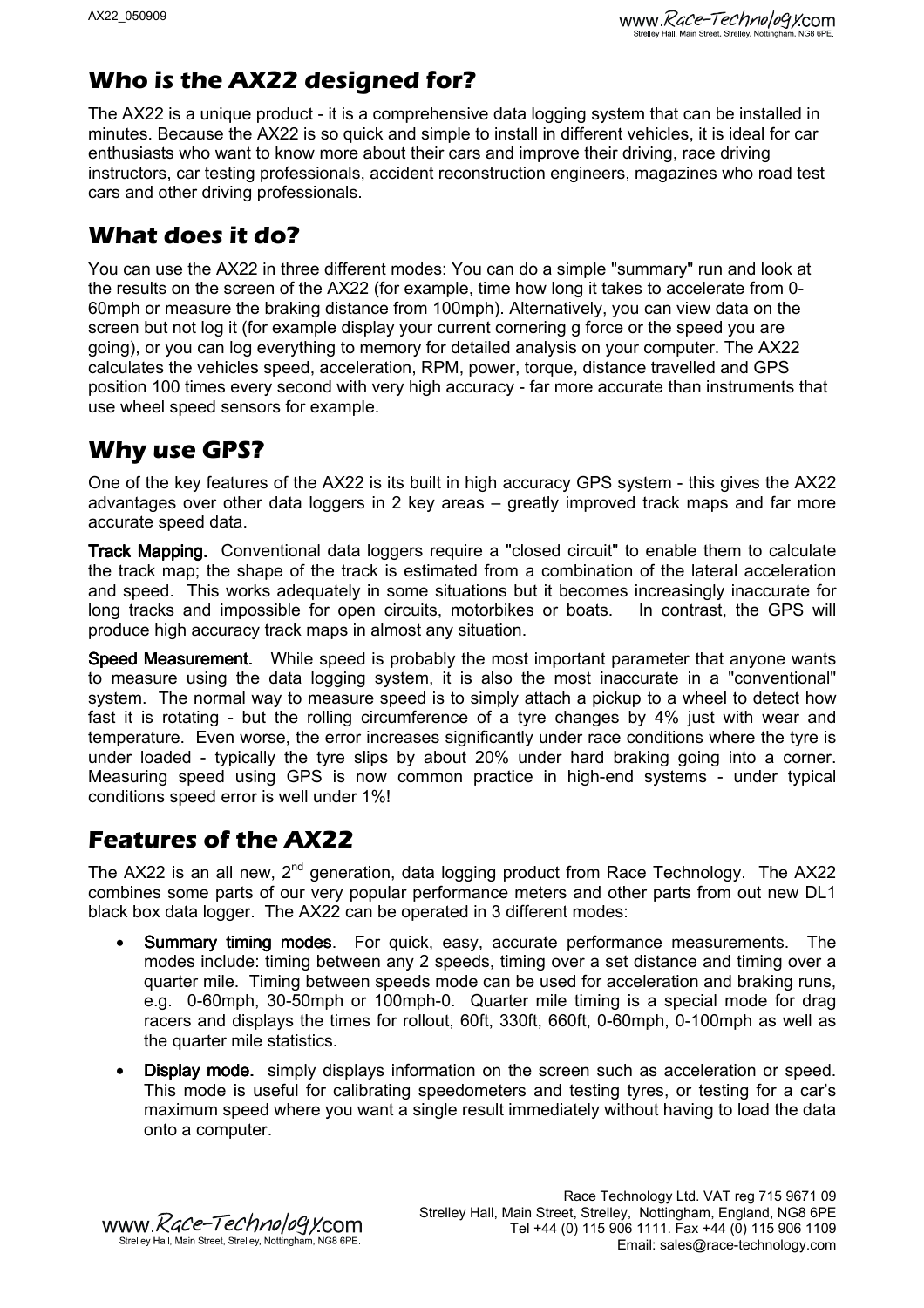- Continuous mode. Logs all the data (including speeds and accelerations) to the compact flash card for analysis on the PC using the comprehensive software provided. With all the data stored 100 times every second, you can see exactly what is going on in incredible detail.
- Built in GPS. The new GPS unit is based on our own high accuracy GPS3 technology and calculates position and speed 5 times every second. This is easily the fastest, most accurate GPS system available for under \$1500. The measurements from the GPS and accelerometers are combined to calculate very high accuracy positions and speeds at 100 times a second.
- Built in accelerometers. Built in 2-axis accelerometer with 2g full scale (optional 10g full scale).
- Logging to compact flash memory. Compact flash memory is robust, economical and ideal for use in data logging products. The advantages of using compact flash include incredibly fast download times (using a suitable card reader) and huge storage capacities.
- Built in display. The AX22 includes a large, very high quality, high contrast, 40 character, back lit LCD display. The LCD is a special design that works at both high and low temperatures.
- Simple. The AX22 is controlled using 3 buttons: up, down and select. The menu interface which is very similar to our established range of performance meters.
- Simple Mounting. The windscreen suction mount is made from billet aluminium in Germany by "Cullman" and provides an ultra stable mount - essential for accurate g force data. Alternatively the AX22 can be permanently mounted in the vehicle using aluminium brackets if required.
- RPM input. The AX22 has an RPM input designed for low level signals such as a feed from the ECU.
- Serial data (RS232) input. The serial port can be configured to accept data from an external source – possible examples are data from the engine management unit, OBDii or CAN data (with a suitable adapter)
- Lap beacon input. For some applications it is desirable to use a lap beacon, so we have included a dedicated input for it. It can also be used as a general-purpose digital input if required.
- Built quality. The AX22 is built into a 2mm thick aluminium enclosure for very high impact resistance, we even use stainless steel screws!
- **Power supply requirements.** The power supply to the AX22 data logger can be taken directly from the vehicles 12v supply, or as a special factory option it can be powered from it's own battery if required. The power supply is smoothed and regulated within the AX22 ensuring its performance it highly robust and stable.

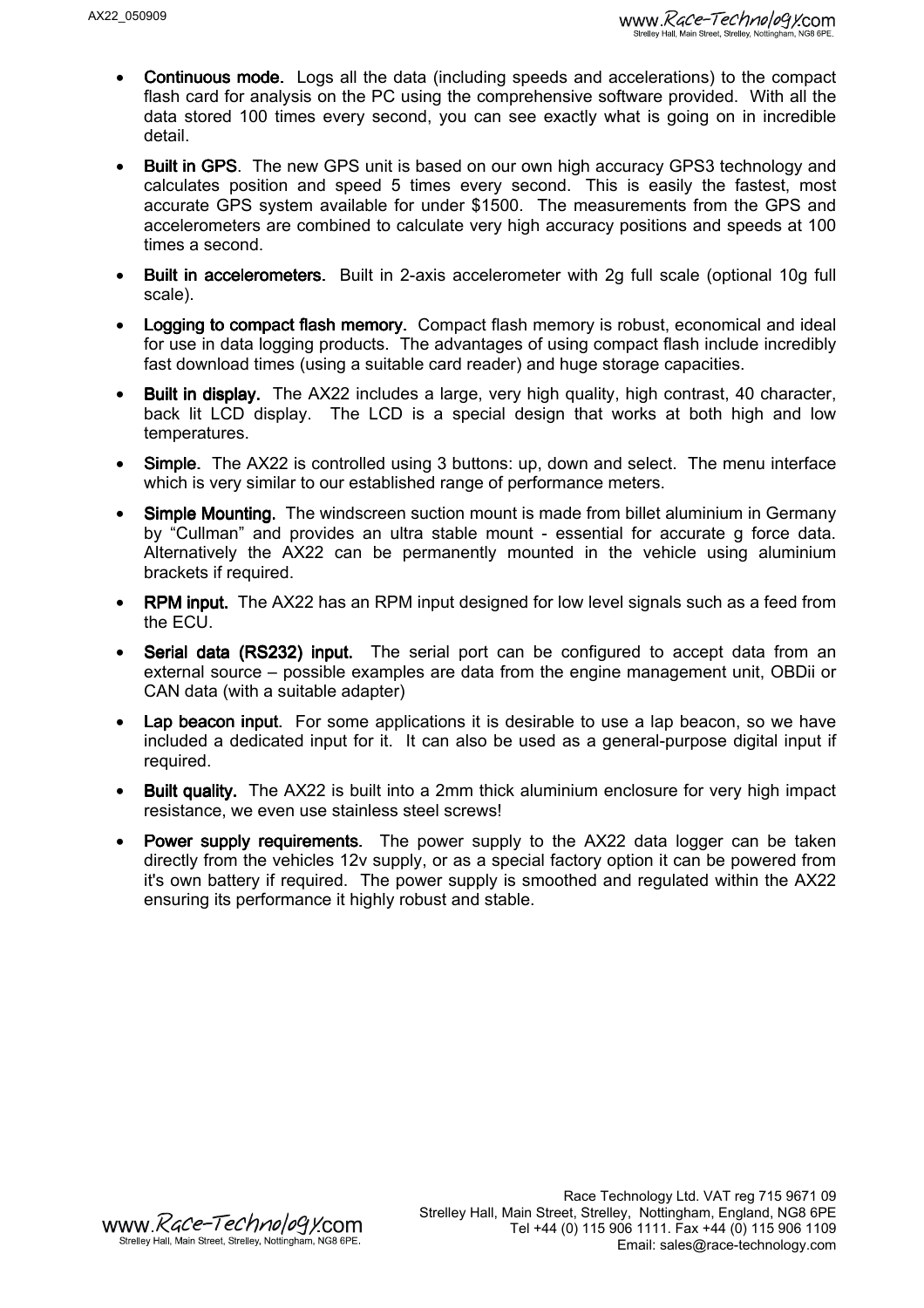### **Frequently Asked Questions**

#### What is the difference between the AX22 and the AC22/AP22 performance meters?

The AX22 is the big brother of the AC22/Ap22 performance meters, they all operate in a similar way and have a similar user interface. The big differences is that the AX22 has integrated GPS, compact flash for long data runs and lots of potential for further expansion, making it far more "future proof". There is no way to physically upgrade an AP22 to an AX22 as there are very few common components.

#### What is the maximum g-force/speed that can be measured?

The standard AX22 is configured for a maximum of 2g acceleration, 10g is a factory option. The maximum measurable speed is about 1000mph.

#### How often do you get GPS speed updates?

The GPS system calculates speed every 200ms (5 Hz), however this data is combined with the data from the accelerometers to calculate speed 100 times every second with very high accuracy.

#### How often do you get GPS position updates?

The GPS system calculates position every 200ms (5 Hz), however this data is combined with the data from the accelerometers to calculate position 100 times every second with very high accuracy.

#### How accurately is speed measured?

With average GPS reception, speed accuracy is about 0.1mph (or 0.1% if greater) when you are just driving along at fairly constant speed, and about 0.2mph (or 0.1% if greater) during fast accelerations or braking. The only exception is at very low speeds (under 10mph) where the error increases to about 1mph. Do not be fooled by exaggerated claims from other manufacturers… this is as good as it gets! In contrast, a standard wheel speed pickup is only accurate to about 4% at constant speeds, and under high accelerations or braking, the error increases up to about 20%.

#### How accurately is position measured?

With good GPS reception, positional accuracy is about 3m (CEP).

#### What happens to the data if you drive under a bridge/tunnel/trees etc?

Because speed and position are calculated from both the GPS data and accelerometers, even if the GPS data "disappears" for a number of seconds, you won't be able to tell from the data in the software. Only if GPS data disappears for an extended time (20+ seconds) will the data start to degrade noticeably.

#### Where can I buy it?

Check www.Race-Technology.com for an up-to-date list of stockists

#### Is it upgradeable?

The AX22 is upgradeable in a number of ways; please check www.race-technology.com for an upto-date list of options. Software and firmware updates, including new features, are freely available as we introduce them.

#### Will it work with any Compact Flash card?

Whilst we cannot guarantee that the AX22 works with all compact flash cards, we have successfully tested many makes and sizes of compact flash card. A list of flash cards that have been tested is on the website.

#### Is it easy to use?

The AX22 has a simple 3 button menu interface, similar to that found on a mobile phone. How difficult it is to use really depends on what you are trying to do – to do a quick 0-60mph timing can be done very quickly and easily, for a complete race analysis it will obviously take a bit longer.

#### What specification of computer is required? What specification of computer is required?

As with most programs, the analysis software will run on just about any PC running windows 95 or later – however, the faster the PC, the faster the program will run. The main restriction is the memory required for long runs, typically we recommend that your PC has an absolute minimum of

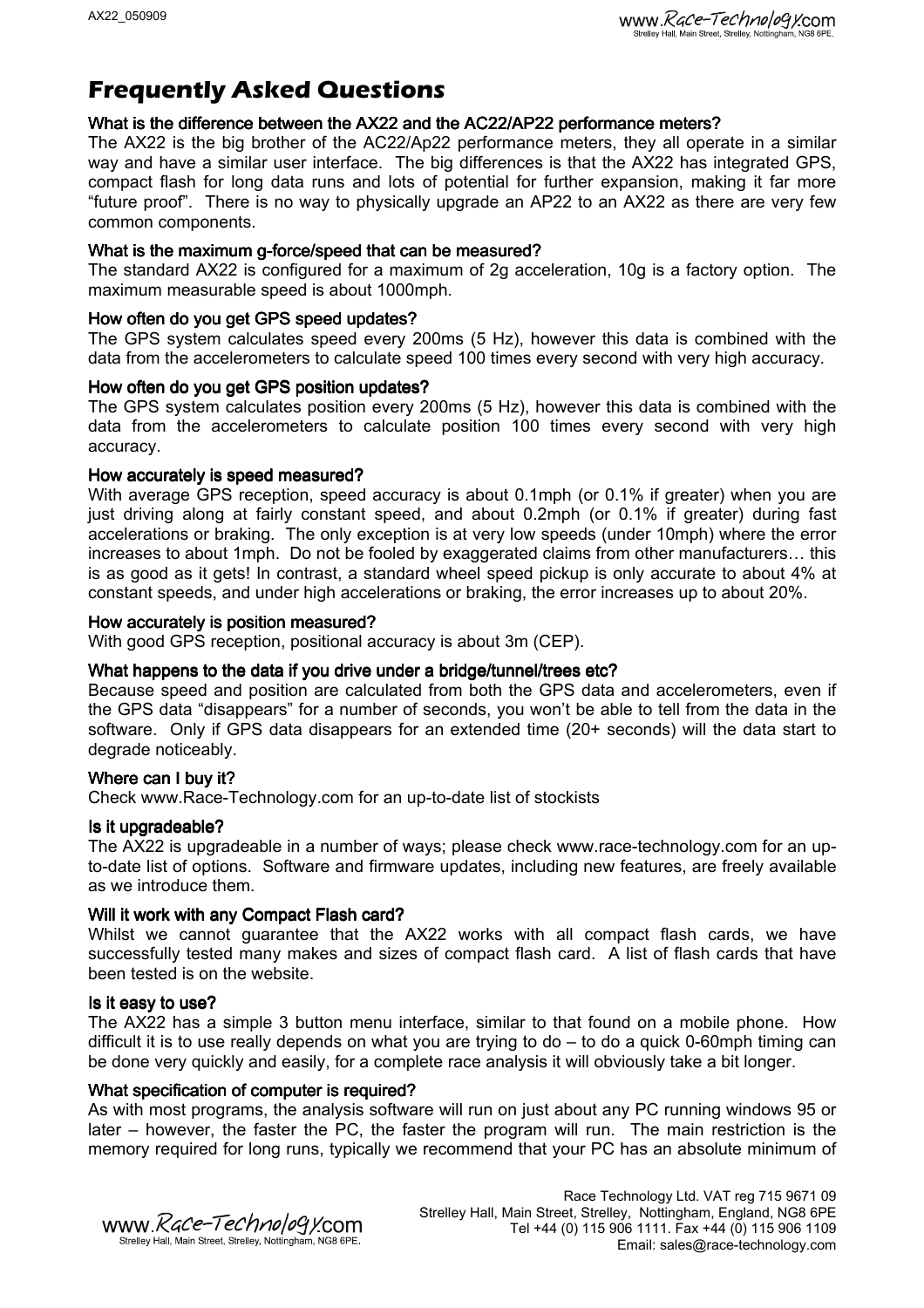about 30MB of memory installed for each hour of data loaded. The PC also requires some means of downloading the data from the compact flash cards, there are many options available – normally a USB reader is most convenient.

#### Is the AX22 reliable and well made?

The AX22 is built from very high quality components, designed and built within the UK and individually tested and calibrated by us to exacting standards. This is a very high quality professional instrument, not a re-badged product that has been mass-produced in the Far East. The unit carries the normal 12 month guarantee against manufacturing defects and lifetime email support.